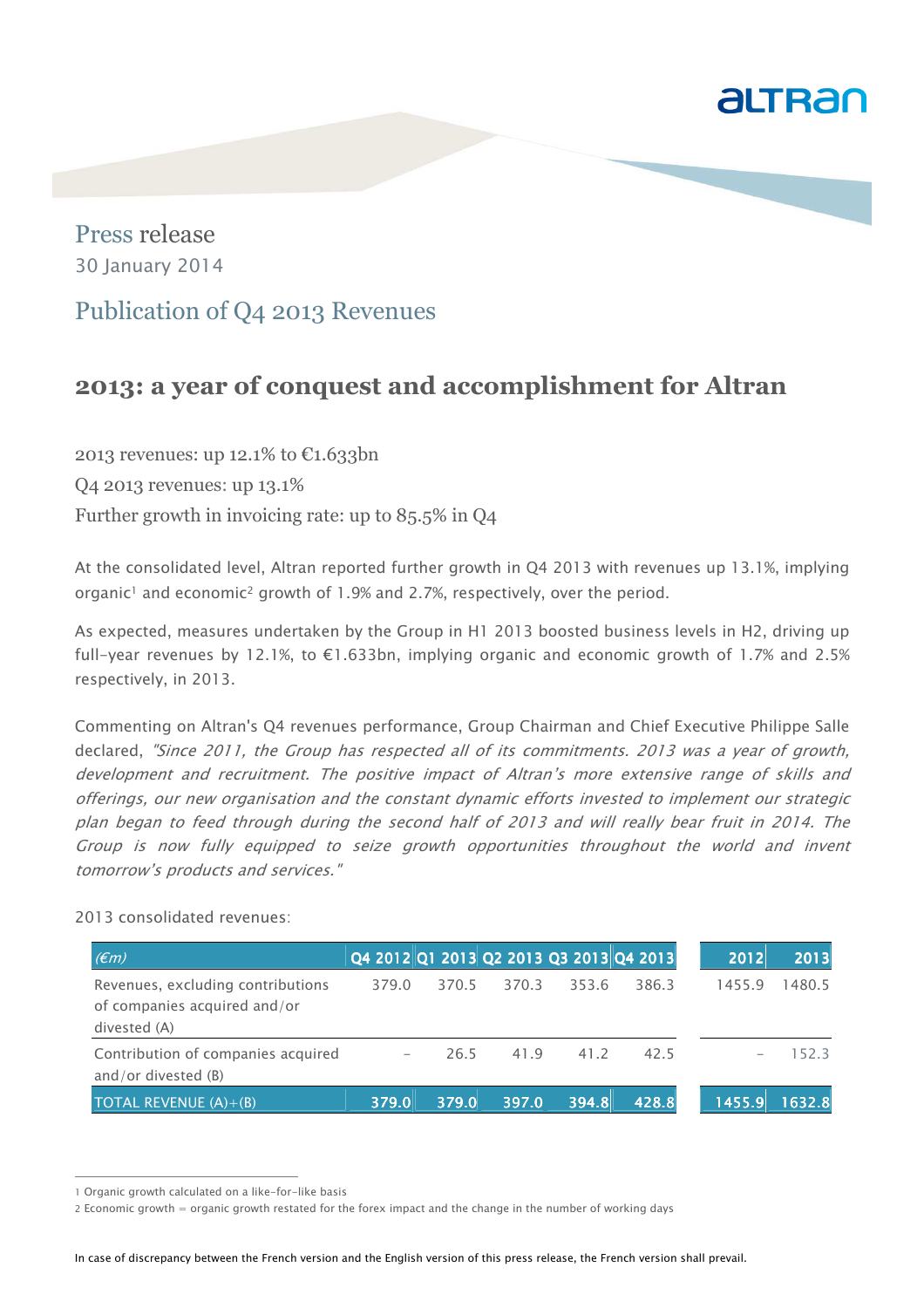

## 2013; a year of conquest and accomplishment for Altran

In 2012, the Group laid down the basis of its strategic plan, namely to refocus on its core activities and regions, implement the key management decisions, in terms of restructuring, organisation and finance, and to launch the debate on how to revamp the Group's offering.

In 2013, Altran's first achievements included:

- Strategic acquisitions carried out in strong growth markets (IndustrieHansa in Germany and Sentaca in the UK) and the search for synergies;
- Several targeted acquisitions carried out for the purposes of integrating complementary skills: Aircad in France (private-jet retrofit), Scalae AB in Sweden (innovative products development);
- The roll-out of the Group's two global solutions: Intelligent Systems (connectivity, industrial Internet) and Lifecycle Experience (innovation cycle, shortened industrialisation processes, product and services distribution);
- The creation of two joint-ventures in China; the first of which with Beyondsoft (Intelligent-Systems based engineering systems) and the second, set up, on 27 January 2014, with Shanghaibased Launch Automotive Design (specialised in automobile design).

#### Further growth in staff levels and the invoicing rate

In Q4 2013, the total headcount rose 1% bringing the number of employees to 20,427 at 31 December 2013, compared with 20,217 at 30 September 2013. The increase on end-Q3 levels includes the net recruitment of 228 consultants in Q4.

The invoicing rate continued to improve in Q4 2013 reaching 85.5% at the end of the period, compared with 85.0% at 30 September 2013 and 84.4% at 31 December 2012.

|                | Q4 2012       Q1 2013   Q2 2013   Q3 2013   Q4 2013 |       |       |       |       |
|----------------|-----------------------------------------------------|-------|-------|-------|-------|
| Invoicing rate | 84.4%                                               | 82.9% | 85.3% | 85.0% | 85.5% |

#### **Outlook**

On the back of Altran's dynamic sales performances in Europe and the rest of the world, as well as the favourable reaction to its new offerings, and the outstanding accomplishments of its teams, the Group is confident that it will be able to achieve the ambitious objectives targeted in its 2012-2015 strategic plan.